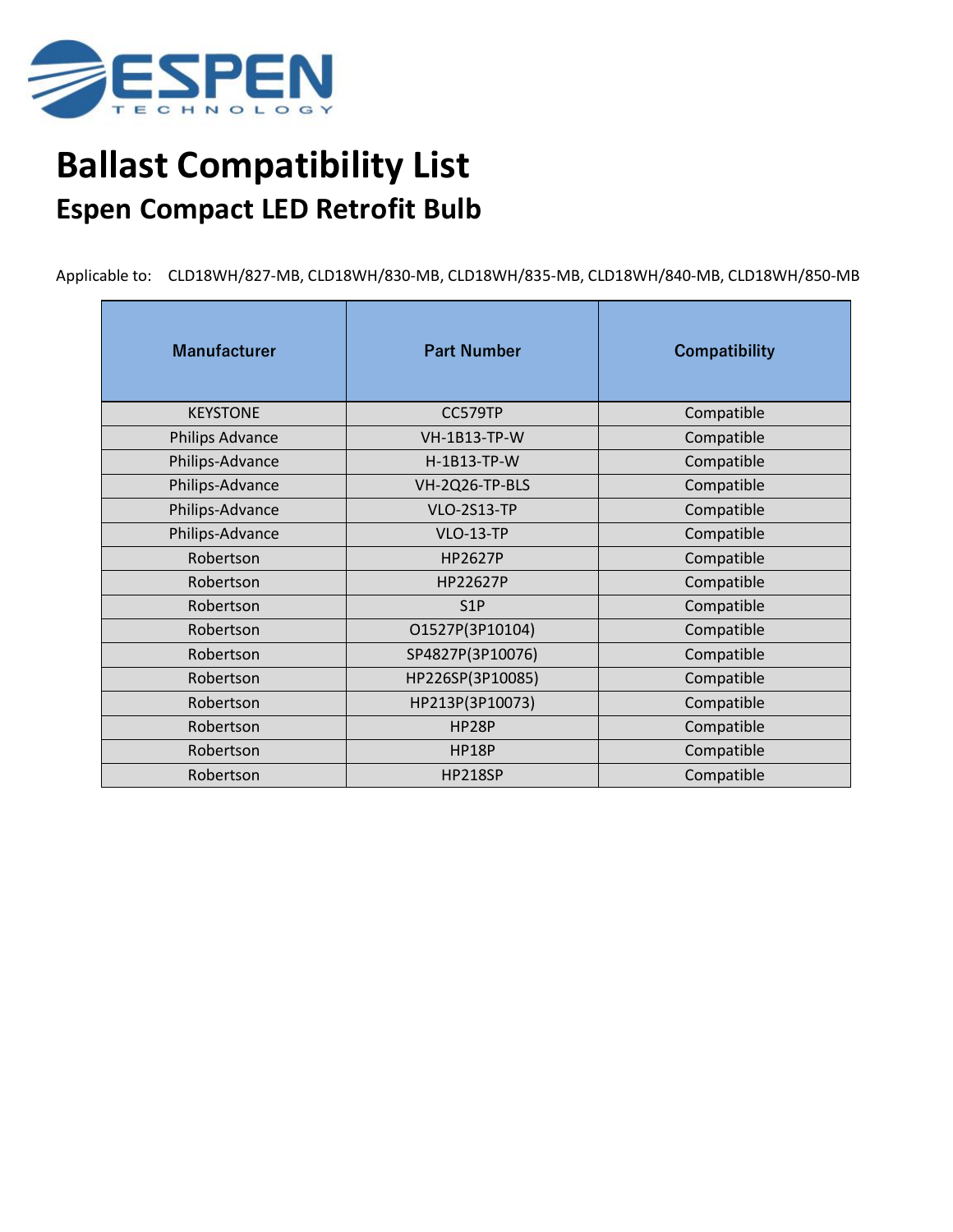Applicable to: CLD18WV/827-MB, CLD18WV/830-MB, CLD18WV/835-MB, CLD18WV/840-MB, CLD18WV/850-MB

| <b>Manufacturer</b>    | <b>Part Number</b>  | <b>Compatibility</b> |
|------------------------|---------------------|----------------------|
| <b>KEYSTONE</b>        | CC579TP             | Compatible           |
| <b>Philips Advance</b> | <b>VH-1B13-TP-W</b> | Compatible           |
| Philips-Advance        | H-1B13-TP-W         | Compatible           |
| Philips-Advance        | VH-2Q26-TP-BLS      | Compatible           |
| Philips-Advance        | <b>VLO-2S13-TP</b>  | Compatible           |
| Philips-Advance        | <b>VLO-13-TP</b>    | Compatible           |
| Robertson              | HP2627P             | Compatible           |
| Robertson              | HP22627P            | Compatible           |
| Robertson              | S <sub>1</sub> P    | Compatible           |
| Robertson              | O1527P(3P10104)     | Compatible           |
| Robertson              | SP4827P(3P10076)    | Compatible           |
| Robertson              | HP226SP(3P10085)    | Compatible           |
| Robertson              | HP213P(3P10073)     | Compatible           |
| Robertson              | HP28P               | Compatible           |
| Robertson              | <b>HP18P</b>        | Compatible           |
| Robertson              | <b>HP218SP</b>      | Compatible           |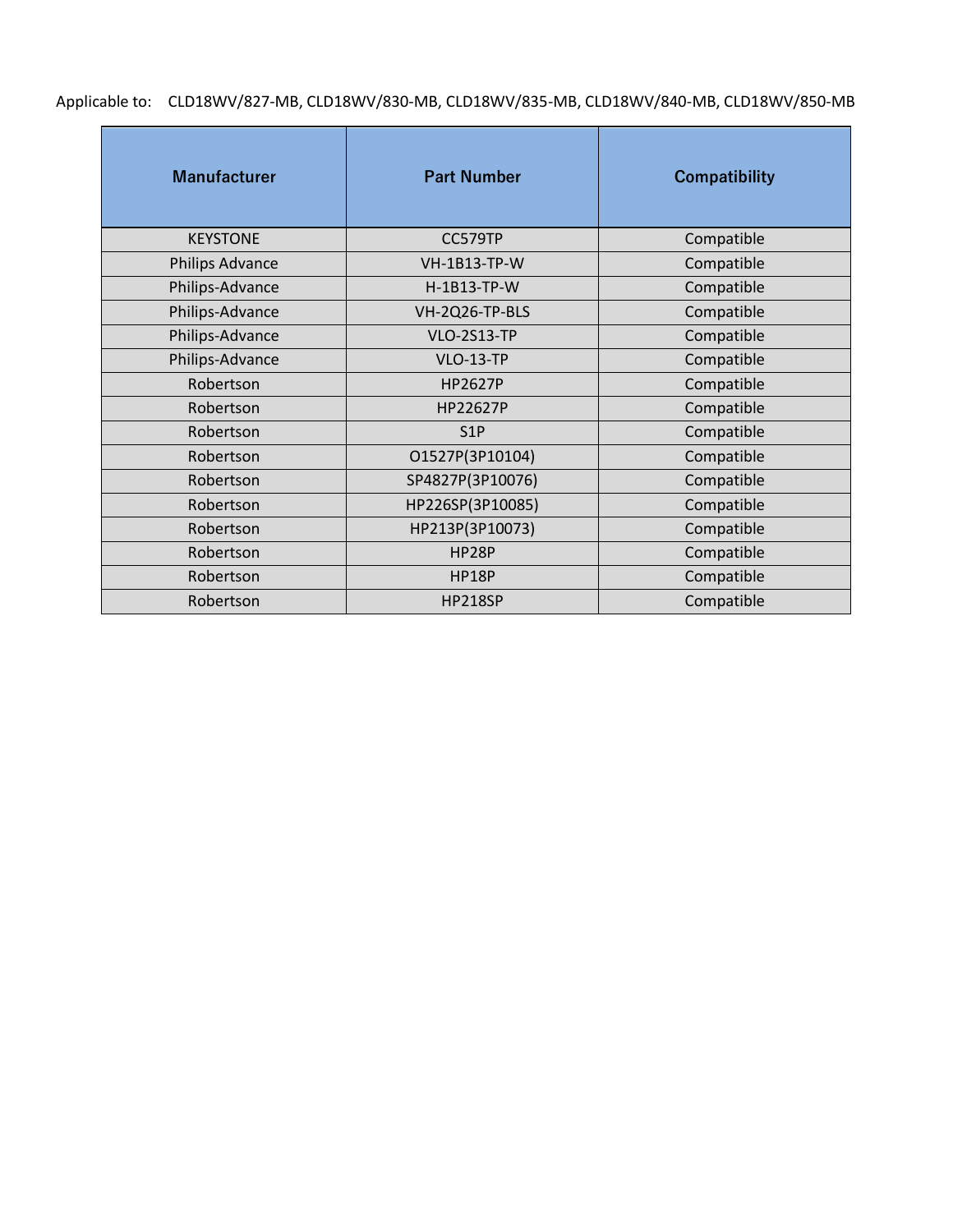Applicable to: CLQ18WH/827-EB, CLQ18WH/830-EB, CLQ18WH/835-EB, CLQ18WH/840-EB, CLQ18WH/850-EB

| <b>Manufacturer</b>      | <b>Part Number</b>  | <b>Compatibility</b> |
|--------------------------|---------------------|----------------------|
| <b>ESPEN</b>             | VE126120MR          | Compatible           |
| <b>ESPEN</b>             | <b>VE118120MR</b>   | Compatible           |
| <b>ESPEN</b>             | VE218120MR-1        | Compatible           |
| <b>AC ELECTRONICS</b>    | CSD-UV42PS          | Compatible           |
| <b>AC ELECTRONICS</b>    | CSS-UV42PS          | Compatible           |
| <b>DAMAR</b>             | 23350D              | Compatible           |
| Fulham                   | RHA-UNV-242-C       | Compatible           |
| Fulham                   | RHA-UNV-226-C       | Compatible           |
| Fulham                   | RHA-UNV-218-C       | Compatible           |
| Fulham                   | RHA-UNV-213-C       | Compatible           |
| Fulham(WORKHORSE)        | WH3-120-C           | Compatible           |
| <b>GE</b>                | GEC226-MVPS-3W      | Compatible           |
| <b>General Electric</b>  | GEC242-MVPS-3W      | Compatible           |
| <b>HATCH</b>             | HC218PS/UV/D        | Compatible           |
| <b>HATCH</b>             | HC226PS/UV/D        | Compatible           |
| <b>HATCH</b>             | HC242PS/UV/D        | Compatible           |
| <b>HATCH</b>             | HC213PS/UV/D        | Compatible           |
| <b>HOWARD INDUSTRIES</b> | EP2/42CF/MV/2       | Compatible           |
| <b>HOWARD INDUSTRIES</b> | EP2/26CF/MV/2       | Compatible           |
| <b>HOWARD INDUSTRIES</b> | EP2/13CF/MV/2       | Compatible           |
| <b>KEYSTONE</b>          | KTEB-218-UV-RS-DW   | Compatible           |
| <b>KEYSTONE</b>          | KTEB-218-UV-PS-DW   | Compatible           |
| <b>KEYSTONE</b>          | KTEB-242-UV-RS-DW   | Compatible           |
| <b>KEYSTONE</b>          | KTEB-226-UV-RS-DW   | Compatible           |
| <b>KEYSTONE</b>          | KTEB-226-UV-PS-DW   | Compatible           |
| <b>MOTORALA</b>          | M2-CF-26-B-S-277    | Compatible           |
| <b>OSRAM SYLVANIA</b>    | QTP 2×26CF/UNV DM   | Compatible           |
| <b>OSRAM SYLVANIA</b>    | QTP 1/2x18CF/UNV DM | Compatible           |
| Philips-Advance          | ICF-2S26-H1-LD      | Compatible           |
| Philips-Advance          | ICF-2S26-M1-BS      | Compatible           |
| Philips-Advance          | RCF-2S26-M1-LS-QS   | Compatible           |
| Philips-Advance          | ICF-2S42-M2-LD      | Compatible           |
| Philips-Advance          | ICF-2S18-H1-LD      | Compatible           |
| Philips-Advance          | ICF-2S13-H1-LD      | Compatible           |
| Philips-Advance          | ICF-2S13-M1-BS      | Compatible           |
| Philips-Advance          | ICF-2S13-H1-LD      | Compatible           |
| Philips-Advance          | ICF-2S13-M1-BS-QS   | Compatible           |
| ProLume                  | EP2CF18PS/MV/DC/K   | Compatible           |
| ProLume                  | EP2CF42PS/MV/DC/K   | Compatible           |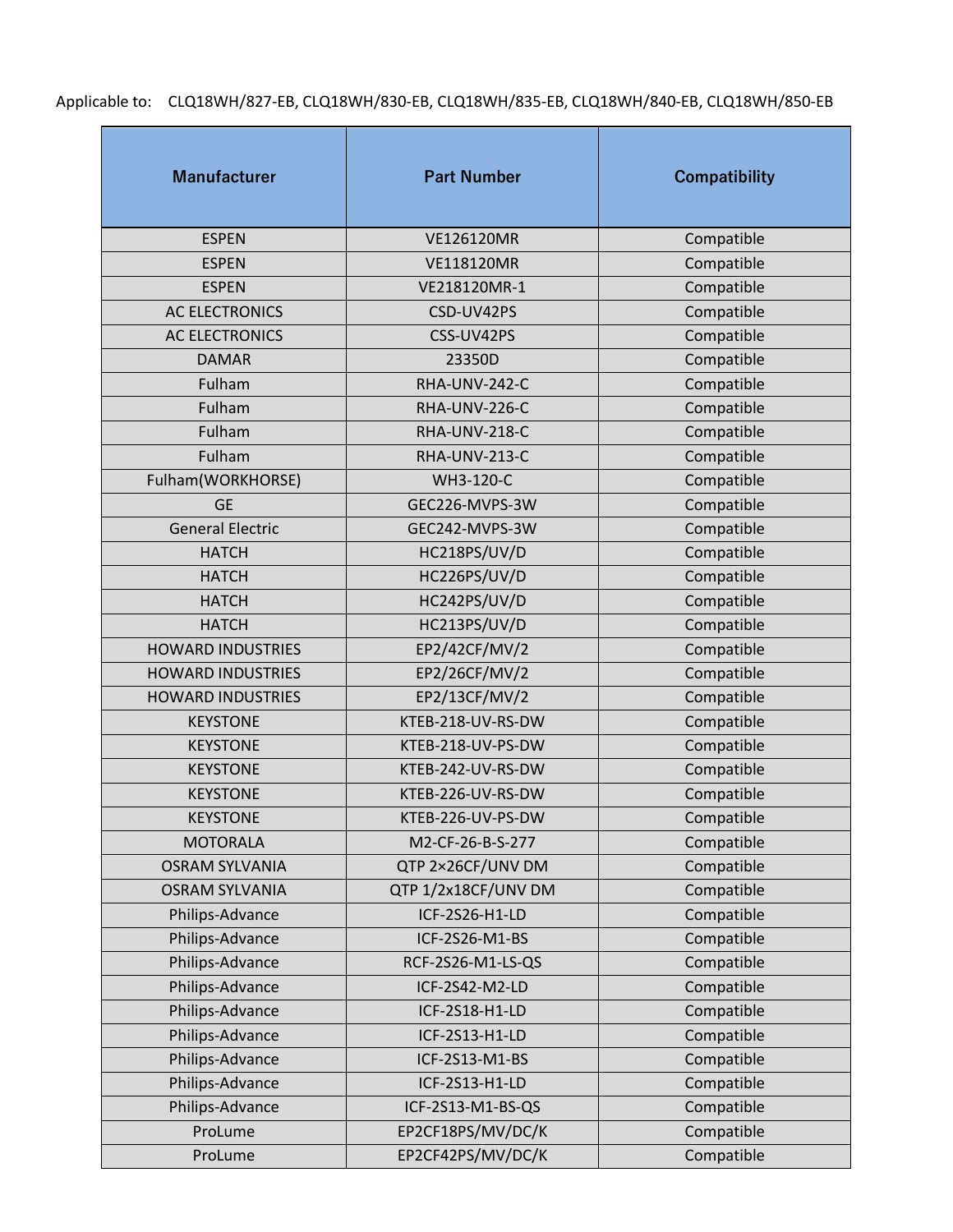| ProLume                         | EP2CF26PS/MV/DC/K | Compatible |
|---------------------------------|-------------------|------------|
| ProLume                         | EP2CF13PS/MV/DC/K | Compatible |
| Robertson                       | RED1L10-120       | Compatible |
| <b>SUNPARK</b>                  | <b>U-226PS-W</b>  | Compatible |
| <b>SUNPARK</b>                  | U-218PS-W         | Compatible |
| <b>TOPAZ</b>                    | B2642UNV/ME-TPZ   | Compatible |
| Universal Lighting Technologies | C242UNVMES        | Compatible |
| Universal Lighting Technologies | C2642UNVME        | Compatible |
| Universal Lighting Technologies | C2642UNVBE        | Compatible |
| Universal Lighting Technologies | C218UNVME         | Compatible |
| Universal Lighting Technologies | C218UNVBE         | Compatible |
| Universal Lighting Technologies | C213UNVME         | Compatible |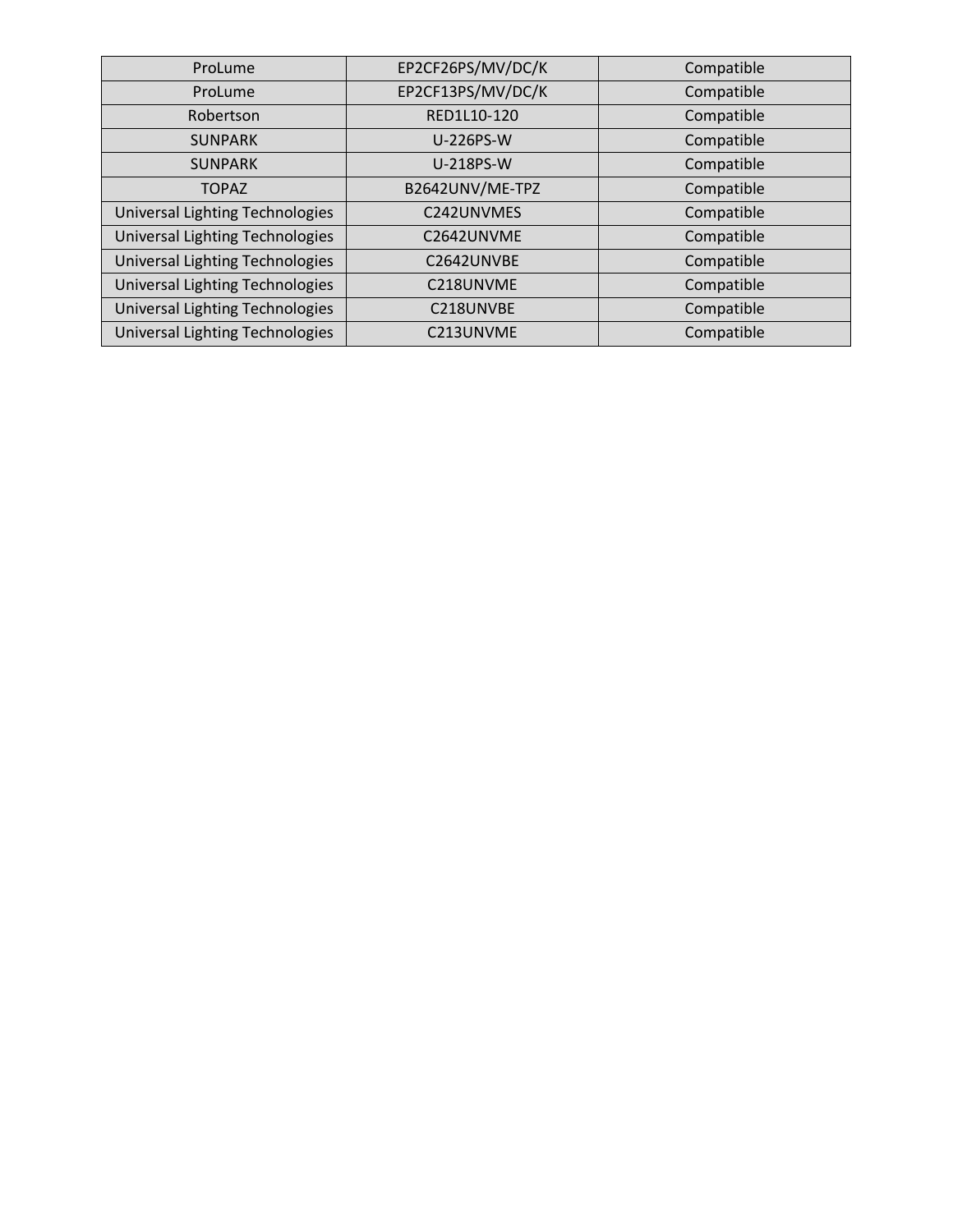Applicable to: CLQ18WV/827-EB, CLQ18WV/830-EB, CLQ18WV/835-EB, CLQ18WV/840-EB, CLQ18WV/850-EB

| <b>Manufacturer</b>      | <b>Part Number</b>  | <b>Compatibility</b> |
|--------------------------|---------------------|----------------------|
| <b>ESPEN</b>             | VE126120MR          | Compatible           |
| <b>ESPEN</b>             | <b>VE118120MR</b>   | Compatible           |
| <b>ESPEN</b>             | VE218120MR-1        | Compatible           |
| <b>AC ELECTRONICS</b>    | CSD-UV42PS          | Compatible           |
| <b>AC ELECTRONICS</b>    | CSS-UV42PS          | Compatible           |
| <b>DAMAR</b>             | 23350D              | Compatible           |
| Fulham                   | RHA-UNV-242-C       | Compatible           |
| Fulham                   | RHA-UNV-226-C       | Compatible           |
| Fulham                   | RHA-UNV-218-C       | Compatible           |
| Fulham                   | RHA-UNV-213-C       | Compatible           |
| <b>GE</b>                | GEC226-MVPS-3W      | Compatible           |
| <b>General Electric</b>  | GEC242-MVPS-3W      | Compatible           |
| <b>HATCH</b>             | HC218PS/UV/D        | Compatible           |
| <b>HATCH</b>             | HC226PS/UV/D        | Compatible           |
| <b>HATCH</b>             | HC242PS/UV/D        | Compatible           |
| <b>HATCH</b>             | HC213PS/UV/D        | Compatible           |
| <b>HOWARD INDUSTRIES</b> | EP2/42CF/MV/2       | Compatible           |
| <b>HOWARD INDUSTRIES</b> | EP2/26CF/MV/2       | Compatible           |
| <b>HOWARD INDUSTRIES</b> | EP2/13CF/MV/2       | Compatible           |
| <b>KEYSTONE</b>          | KTEB-218-UV-RS-DW   | Compatible           |
| <b>KEYSTONE</b>          | KTEB-218-UV-PS-DW   | Compatible           |
| <b>KEYSTONE</b>          | KTEB-242-UV-RS-DW   | Compatible           |
| <b>KEYSTONE</b>          | KTEB-226-UV-RS-DW   | Compatible           |
| <b>KEYSTONE</b>          | KTEB-226-UV-PS-DW   | Compatible           |
| <b>MOTORALA</b>          | M2-CF-26-B-S-277    | Compatible           |
| <b>OSRAM SYLVANIA</b>    | QTP 2×26CF/UNV DM   | Compatible           |
| <b>OSRAM SYLVANIA</b>    | QTP 1/2x18CF/UNV DM | Compatible           |
| Philips-Advance          | ICF-2S26-H1-LD      | Compatible           |
| Philips-Advance          | ICF-2S26-M1-BS      | Compatible           |
| Philips-Advance          | RCF-2S26-M1-LS-QS   | Compatible           |
| Philips-Advance          | ICF-2S42-M2-LD      | Compatible           |
| Philips-Advance          | ICF-2S18-H1-LD      | Compatible           |
| Philips-Advance          | ICF-2S13-H1-LD      | Compatible           |
| Philips-Advance          | ICF-2S13-M1-BS      | Compatible           |
| Philips-Advance          | ICF-2S13-H1-LD      | Compatible           |
| Philips-Advance          | ICF-2S13-M1-BS-QS   | Compatible           |
| ProLume                  | EP2CF18PS/MV/DC/K   | Compatible           |
| ProLume                  | EP2CF42PS/MV/DC/K   | Compatible           |
| ProLume                  | EP2CF26PS/MV/DC/K   | Compatible           |